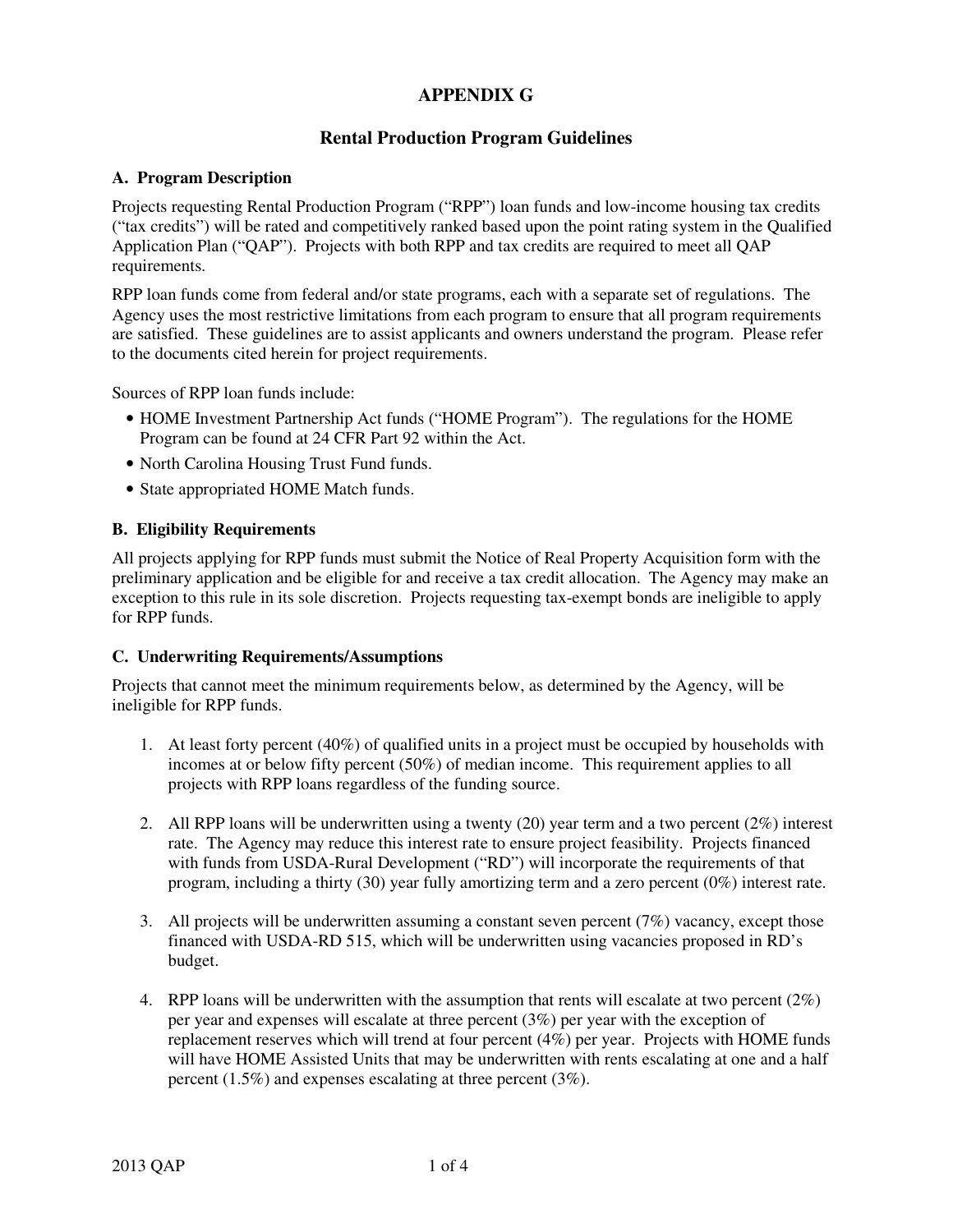- 5. New construction projects (excluding adaptive re-use) must budget a minimum of \$3,200 per unit per year in operating expenses, not including taxes, reserves and resident support services. Renovation projects (includes preservation, rehabilitation and adaptive re-use) must budget a minimum of \$3,400 per unit per year not including taxes, reserves, and resident support services
- 6. The RPP loan amount may be reduced or the terms may be revised based on the Agency's underwriting and/or changes in any underlying assumption after issuance of the conditional commitment. The Agency will re-underwrite all loans prior to loan closing. All projects must demonstrate an ability to repay at least a portion of the RPP loan. The Agency will set the RPP principal and interest payments such that the project will maintain a DCR of 1.15, inclusive of the monthly RPP payments but excluding deferred developer fee payments or any amounts paid to members or partners of the ownership entity (such as investor services fees). This may result in a balloon payment due at maturity.

RPP Repayment = (Net Operating Income/1.15) - All other Debt Service.

- 7. The Agency must approve any additional debt on the project any time after award.
- 8. For projects that receive HOME funds, the borrower must comply with the HOME Program regulations. These regulations include, but are not limited to, property standards, environmental compliance, tenant protections, affordability periods and rent and occupancy requirements. Borrowers should review the terms of their commitment letters carefully and discuss any requirements with the Agency.
- 9. The Agency must approve all rent increases. Refer to Section H of these Guidelines for more information on rents and rent increases.
- 10. Costs incurred pre-award are ineligible for RPP funds and must be covered by another source.

#### **D. Reserve Accounts**

On or before the closing of the RPP loan, borrower will establish reserve accounts ("the Accounts") set forth below. Borrower must fund the Accounts at an amount determined by the Agency. Unless otherwise approved by the Agency, the Accounts will be established from sources other than the RPP loan. All Accounts will be established with and held by the Agency or a third party (such as a nationally chartered bank) approved or required by the Agency. Unless otherwise specified herein or approved by the Agency, the Accounts will be interest-bearing and all interest earned will accrue in such Account for the benefit of the project.

Borrower will not withdraw any funds from an Account without the prior written approval from the Agency and only for the purposes for which such Account was specifically established. At any time during the term of the RPP loan, borrower will, upon request, provide the Agency with evidence of the existence of and amounts deposited in an Account and/or an accounting of any disbursements made from an Account. Any funds remaining in any Account at the end of the RPP Loan term must be used for project maintenance costs approved by the Agency or applied against the outstanding balance of the RPP Loan, at the Agency's discretion.

1. **Rent-Up Reserve**: A reasonable amount must be established, based on the projected rent-up time and considering the market and target population, but in no event shall be less than \$300 per unit. This account will be established and funded before the first Certificate of Occupancy is issued for any part of the project or sixty (60) days prior to construction completion. Borrower is responsible for notifying the management company in writing that the funds are available for use. Funds in this account may only be used by borrower and the project's property management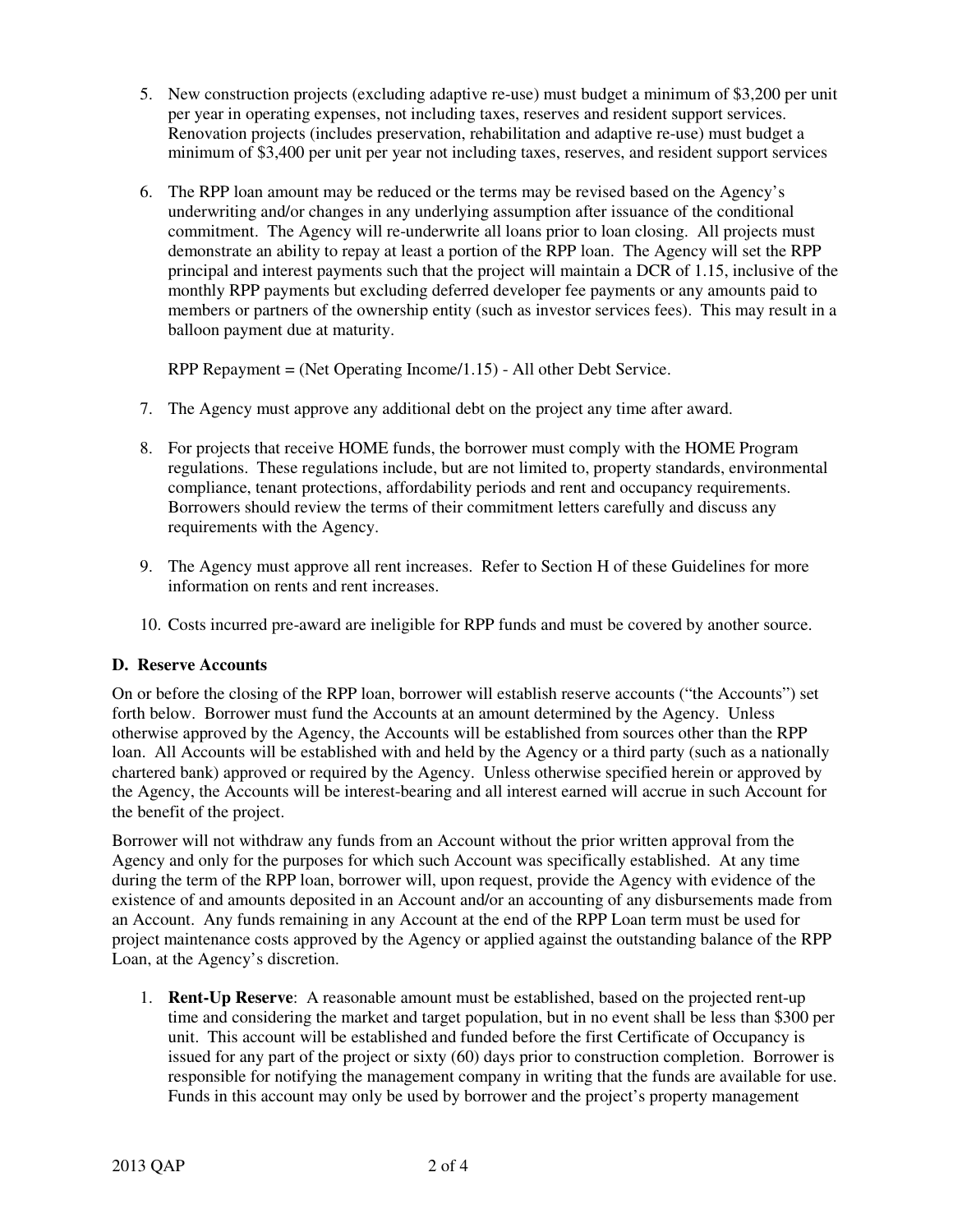company to pay operating expenses during the initial rent-up period. When the project reaches ninety-three percent (93%) occupancy, any funds remaining in the account will be transferred to the replacement reserve account. Prior to the RPP loan closing, the borrower will be required to document to the Agency's satisfaction any funds disbursed from this account. For projects financed with funds from RD, the two percent (2%) initial operating and maintenance capital required by RD will satisfy the rent-up reserve requirement.

- 2. **Operating Reserve**: The operating reserve must be funded in an amount equal to the greater of a) \$1,500 per unit or b) six month's debt service and operating expenses for the project, and must be maintained for the duration of the low-income use period. Funds in this account will only be used by borrower to cover the project's operating deficits. This account must be capitalized prior to RPP loan closing. The operating reserve can be funded by deferring the developer's fees of the project. If this method is utilized, the deferred amounts owed to the developer can only be repaid from cash flow if all required replacement reserve deposits have been made. The Agency, at its discretion, may make disbursement directly to or direct that such disbursement be made directly to the contractor/vendor. This account is not required for projects financed with funds from RD.
- 3. **Replacement Reserve**: All new construction projects must budget replacement reserves in the amount of \$250 per unit per year for the first year. All rehabilitation and adaptive re-use projects must budget replacement reserves in the amount of \$350 per unit per year. This amount will increase by four percent (4%) annually each year thereafter. On the first day of each month borrower will make installments equal to one-twelfth (1/12) of the annual replacement reserve deposit requirement for such year. These installments will begin the first month the project is eligible to close the RPP loan. Funds in this account may only be used as needed to cover the project's capital improvement needs. The Agency reserves the right to increase the required amount of annual replacement reserves if the Agency determines such an increase is warranted after a detailed review of the project's physical needs assessment. For projects with RD financing, the required funding of the replacement reserve will be established, administered and approved by RD.

## **E. Conditional Loan Approval**

After publication of awards, the Agency will issue a conditional commitment letter for the project. Accompanying the conditional commitment letter will be a checklist of items to be submitted by the borrower prior to issuance of the final commitment letter. Failure to satisfy any of the conditions listed in the checklist will be considered as a failure to meet the Agency's requirements. Projects with HOME funds must submit an environmental review after award to receive a conditional commitment letter. The Agency may treat any promise, representation or other statement in the Application as material to its obligation under the conditional commitment.

## **F. Final Commitment Letter**

Once the conditions listed in the conditional commitment letter have been satisfied, the Agency will issue a final commitment letter. The final commitment will include various conditions precedent to closing the RPP loan including but, not limited to: satisfactory evidence that the project has sustained ninety-percent (90%) occupancy for a minimum of three (3) consecutive months, final cost certification, meeting the Agency's insurance requirements, receipt of a certificate of occupancy, and submitting various organizational documents.